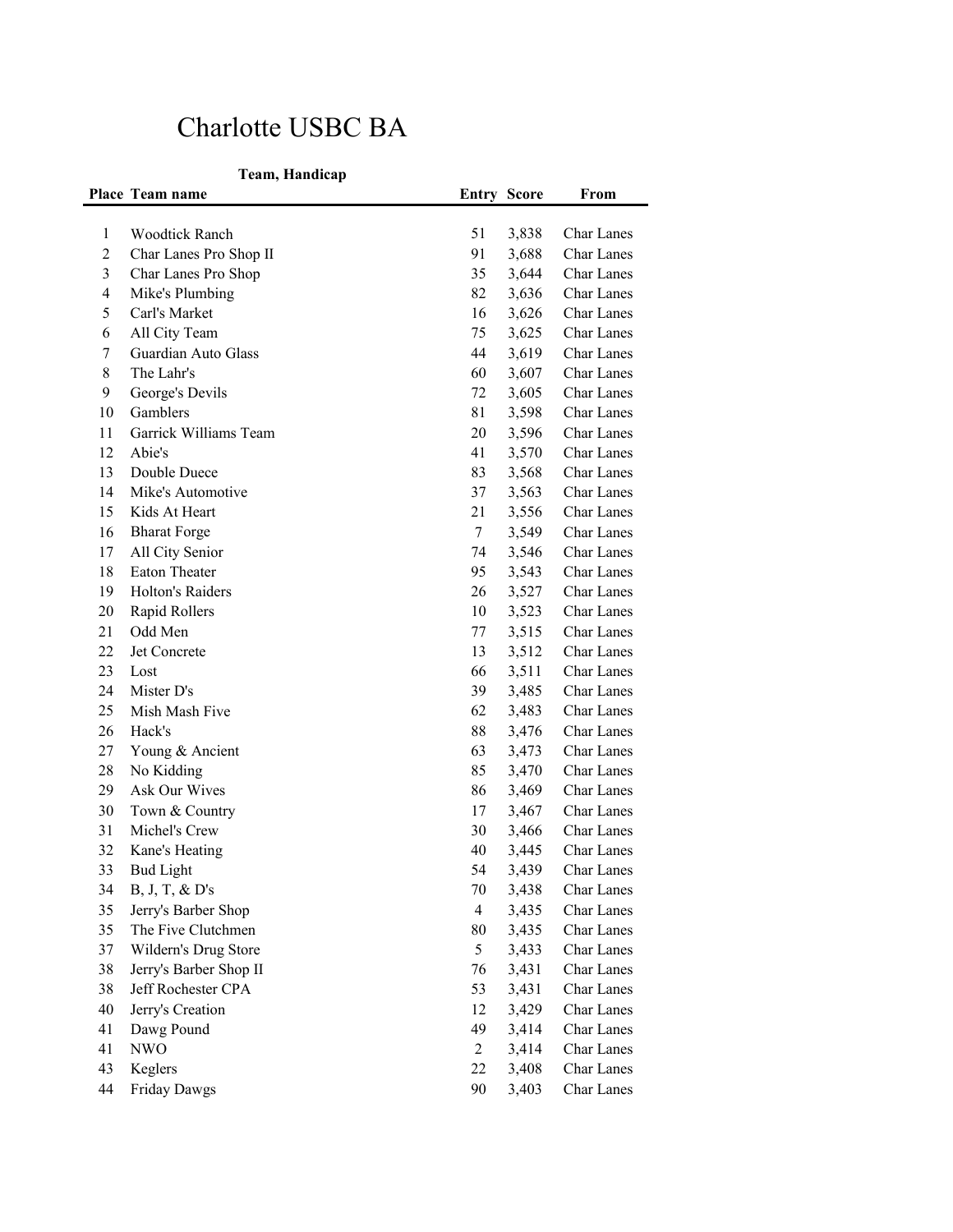| 45                      | Jack's Lounge                         | 42                 | 3,398 | Char Lanes        |
|-------------------------|---------------------------------------|--------------------|-------|-------------------|
| 46                      | TNT, Inc.                             | 68                 | 3,397 | Char Lanes        |
| 47                      | <b>Bursley Builders</b>               | $\mathbf{1}$       | 3,394 | Char Lanes        |
| 48                      | Splits Happen                         | 33                 | 3,389 | Char Lanes        |
| 49                      | <b>Backdraft Custom Cycle</b>         | 18                 | 3,381 | Char Lanes        |
| 50                      | <b>Borderline Bowlers</b>             | 43                 | 3,378 | Char Lanes        |
| 51                      | Mapleleaf Inn                         | 55                 | 3,367 | Char Lanes        |
| 52                      | The Pinbusters                        | 84                 | 3,361 | Char Lanes        |
| 53                      | Matco Tool                            | 50                 | 3,360 | Char Lanes        |
| 54                      | Misfits                               | 19                 | 3,359 | Char Lanes        |
| 55                      | The Players                           | 11                 | 3,358 | Char Lanes        |
| 56                      | Woodcrafters                          | 29                 | 3,348 | Char Lanes        |
| 57                      | 5 J's                                 | 69                 | 3,341 | Char Lanes        |
| 58                      | Harris Bros. VIP                      | 58                 | 3,340 | Char Lanes        |
| 59                      | Carpet Crawlers                       | 14                 | 3,339 | Char Lanes        |
| 60                      | Harris Bros.                          | 3                  | 3,325 | Char Lanes        |
| 61                      | The Players                           | 38                 | 3,322 | Char Lanes        |
| 62                      | Team Ugly                             | 25                 | 3,321 | Char Lanes        |
| 62                      | Just For Fun                          | 57                 | 3,321 | Char Lanes        |
| 64                      | Crandell Bros.                        | 48                 | 3,319 | <b>Char Lanes</b> |
| 65                      | George's Angels                       | 71                 | 3,318 | Char Lanes        |
| 66                      | C S I Advantage                       | 67                 | 3,311 | Char Lanes        |
| 67                      | Five Pins                             | 61                 | 3,302 | Char Lanes        |
| 68                      | Roller Bowler                         | 87                 | 3,300 | Char Lanes        |
| 69                      | Johnson Workbench                     | 6                  | 3,290 | Char Lanes        |
| 70                      | <b>Big Bad Bowlers</b>                | 65                 | 3,287 | Char Lanes        |
| 71                      | Vierk Farms                           | 47                 | 3,283 | Char Lanes        |
| 72                      | J's & M                               | 36                 | 3,280 | Char Lanes        |
| 73                      | Road Runners                          | 8                  | 3,279 | Char Lanes        |
| 73                      | Dawg Pile                             | 78                 | 3,279 | Char Lanes        |
| 75                      | Landstar Homes                        | 46                 | 3,272 | Char Lanes        |
| 75                      | Top Of The Hill                       | 23                 | 3,272 | Char Lanes        |
| 77                      | <b>Wednesday Risers</b>               | 9                  | 3,263 | Char Lanes        |
| 78                      | Nutcases                              | 32                 | 3,262 | Char Lanes        |
| 79                      | The X Team                            | 64                 | 3,255 | Char Lanes        |
| 80                      | Ed's Crew                             | 59                 | 3,242 | Char Lanes        |
| 81                      | <b>Steve Miller Band</b>              | 31                 | 3,238 | Char Lanes        |
| 82                      | Thursday Night S.O.S.                 | 56                 | 3,222 | Char Lanes        |
| 83                      | Weiler Motorsports                    | 52                 | 3,207 | Char Lanes        |
| 84                      | Old Dawg Pound                        | 89                 | 3,200 | Char Lanes        |
| 85                      | Pin Crushers                          | 92                 | 3,199 | Char Lanes        |
| 86                      | <b>Brandenburg Drywall</b>            | 15                 | 3,175 | Char Lanes        |
| 87                      | J Dearest                             | 79                 | 3,162 | Char Lanes        |
|                         |                                       |                    |       |                   |
|                         | Doubles, Handicap                     |                    |       |                   |
|                         | Place Team name                       | <b>Entry Score</b> |       | From              |
|                         |                                       |                    |       |                   |
| $\mathbf{1}$            | Benden, Leonard A / Teremi, Phil D    | 16                 | 1,551 | Char Lanes        |
| $\overline{c}$          | Landry, Patrick A / Cooley, Paul D    | 35                 | 1,539 | Char Lanes        |
| $\overline{\mathbf{3}}$ | Brown, Daniel J / Rodocker, Michael R | 50                 | 1,518 | Char Lanes        |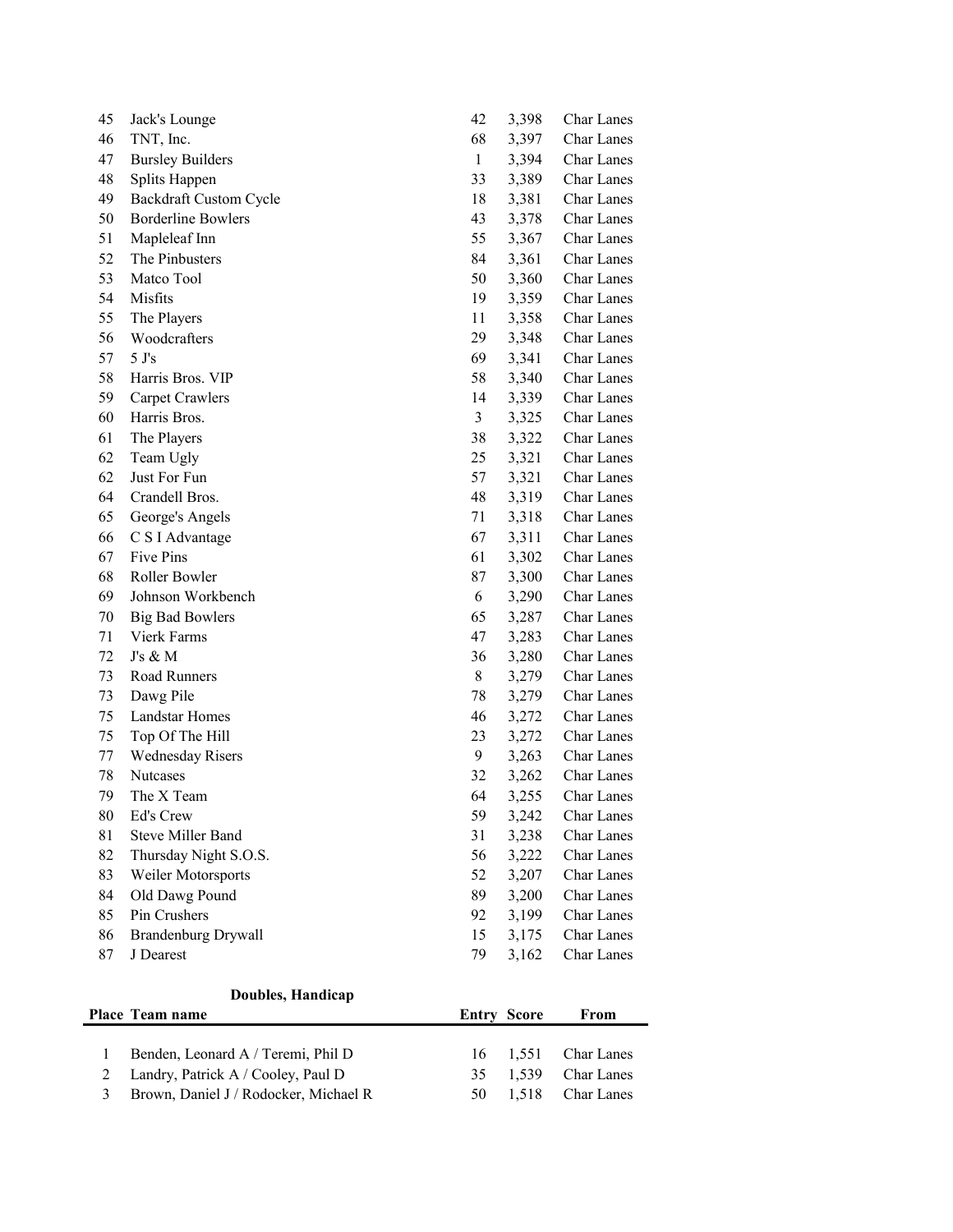| 4  | Michels, Mark A / Hampton, Christopher J      | 84 | 1,509 | Char Lanes        |
|----|-----------------------------------------------|----|-------|-------------------|
| 5  | Cruz, Jose R, Jr / Williams, Dave A           | 13 | 1,493 | Char Lanes        |
| 6  | Kohler, Marci M / Vierk, Chris L              | 72 | 1,471 | Char Lanes        |
| 7  | Walker, Chuck K / Stewart, Tara M             | 81 | 1,467 | Char Lanes        |
| 8  | Oliver, Ernest T / McNutt, Jonathan H         | 58 | 1,466 | Char Lanes        |
| 9  | Lahr, Troy A / McGilvra, Dale                 | 50 | 1,465 | Char Lanes        |
| 10 | Patrick, Shawn M / Haindel, Kristopher L      | 49 | 1,461 | Char Lanes        |
| 11 | Burns, Matthew J / Williams, Matthew L        | 84 | 1,460 | Char Lanes        |
| 12 | Bowles, Celena M / Nettleman, Dora Z          | 72 | 1,455 | Char Lanes        |
| 13 | Alblas, Gord J / Michels, Kenneth L           | 30 | 1,452 | <b>Char Lanes</b> |
| 14 | Clay, Dennis L / Nevins, Reese L              | 10 | 1,450 | Char Lanes        |
| 15 | Hall, Roger K, Jr / Hall, Roger K             | 14 | 1,448 | Char Lanes        |
| 16 | Rogers, Dale L / Rogers, Jim G                | 13 | 1,447 | Char Lanes        |
| 17 | Blommer, Robert / Brayton, James H            | 40 | 1,443 | Char Lanes        |
| 18 | Shook, Glenn L / Shook, Joe N                 | 59 | 1,441 | Char Lanes        |
| 19 | Williams, Garrick L / Kelley, Will R          | 66 | 1,437 | Char Lanes        |
| 20 | Wellman-Hansen, Terry L / Hansen, Terry L     | 68 | 1,432 | Char Lanes        |
| 21 | Clemence, Lester S / May, Leslie D            | 28 | 1,428 | Char Lanes        |
| 21 | Hancock, Kenneth D / McCarrick, Rodney S      | 40 | 1,428 | Char Lanes        |
| 23 | Lake, Jennifer K / Lake, Byll E               | 65 | 1,425 | Char Lanes        |
| 24 | Wolever, Ray D / Lea, Kelly S                 | 50 | 1,421 | Char Lanes        |
| 25 | Merrick, Terry / Jones, Gerald L              | 67 | 1,418 | Char Lanes        |
| 26 | Johnson, Lyndon C / Kuhse, Joseph             | 28 |       | Char Lanes        |
|    |                                               |    | 1,410 |                   |
| 27 | Powell, William J / Jacobs, Michael E         | 45 | 1,407 | Char Lanes        |
| 28 | May, Bill L / Beal, Jim R                     | 82 | 1,405 | Char Lanes        |
| 29 | Hall, Melissa J / Rasmussen, Thomas A         | 66 | 1,404 | Char Lanes        |
| 30 | Hart, Greg N / Warren, Dennis A               | 16 | 1,403 | Char Lanes        |
| 30 | Thompson, Phil T / Beers, Rod K               | 56 | 1,403 | Char Lanes        |
| 32 | Miller, Steven L / Vandlen, Daniel D          | 31 | 1,399 | <b>Char Lanes</b> |
| 33 | Dickinson, Douglas F / Walters, Samuel G      | 84 | 1,397 | Char Lanes        |
| 34 | Watson, Steven S / Jackson, Travis E          | 77 | 1,393 | Char Lanes        |
| 35 | Stopczynski, Thaddieus C / Huntington, Jeff M | 18 | 1,391 | Char Lanes        |
| 36 | Trombley, Arnold H / Koos, Charles I          | 33 | 1,388 | <b>Char Lanes</b> |
| 37 | Willey, Jerry D / Hause, Joseph L             | 90 | 1,387 | Char Lanes        |
| 38 | Hankins, Wayne E / Richardson, Randy D        | 34 | 1,385 | Char Lanes        |
| 39 | Bellows, Pat A / Bellows, Kyle T              | 79 | 1,384 | Char Lanes        |
| 40 | Preadmore, Larry D / Bockheim, Dan            | 5  | 1,383 | Char Lanes        |
| 41 | Kohler, Jerry P / Southerling, Nate R         | 10 | 1,382 | Char Lanes        |
| 41 | Silvers, Mark A / Lightner, Dan R             | 88 | 1,382 | Char Lanes        |
| 43 | Jackson, David M, II / Jackson, David M, Sr   | 35 | 1,377 | Char Lanes        |
| 44 | Dedolph, Richter H / Smith, Daniel B          | 95 | 1,376 | Char Lanes        |
| 45 | Weeks, Jeffrey L / Twombley, Lawrence S       | 32 | 1,375 | Char Lanes        |
| 46 | Quam, Richard E / Thornton, Gary R            | 73 | 1,372 | Char Lanes        |
| 47 | Kibbey, Jason T / Ballor, James R             | 47 | 1,371 | Char Lanes        |
| 48 | Steele, Allen D / Steele, Allen J             | 62 | 1,366 | Char Lanes        |
| 49 | Dotson, Jeremy P / Dotson, Patrick A          | 39 | 1,364 | Char Lanes        |
| 50 | Driksna, Sean L / Driksna, Kaspars            | 27 | 1,362 | Char Lanes        |
| 51 | Williams, Mark E / McConnell, James M         | 82 | 1,361 | Char Lanes        |
| 52 | Lahr, Paul D / Lahr, David A                  | 27 | 1,357 | Char Lanes        |
| 52 | Foltz, Elbert J / Hundt, Peter M              | 61 | 1,357 | Char Lanes        |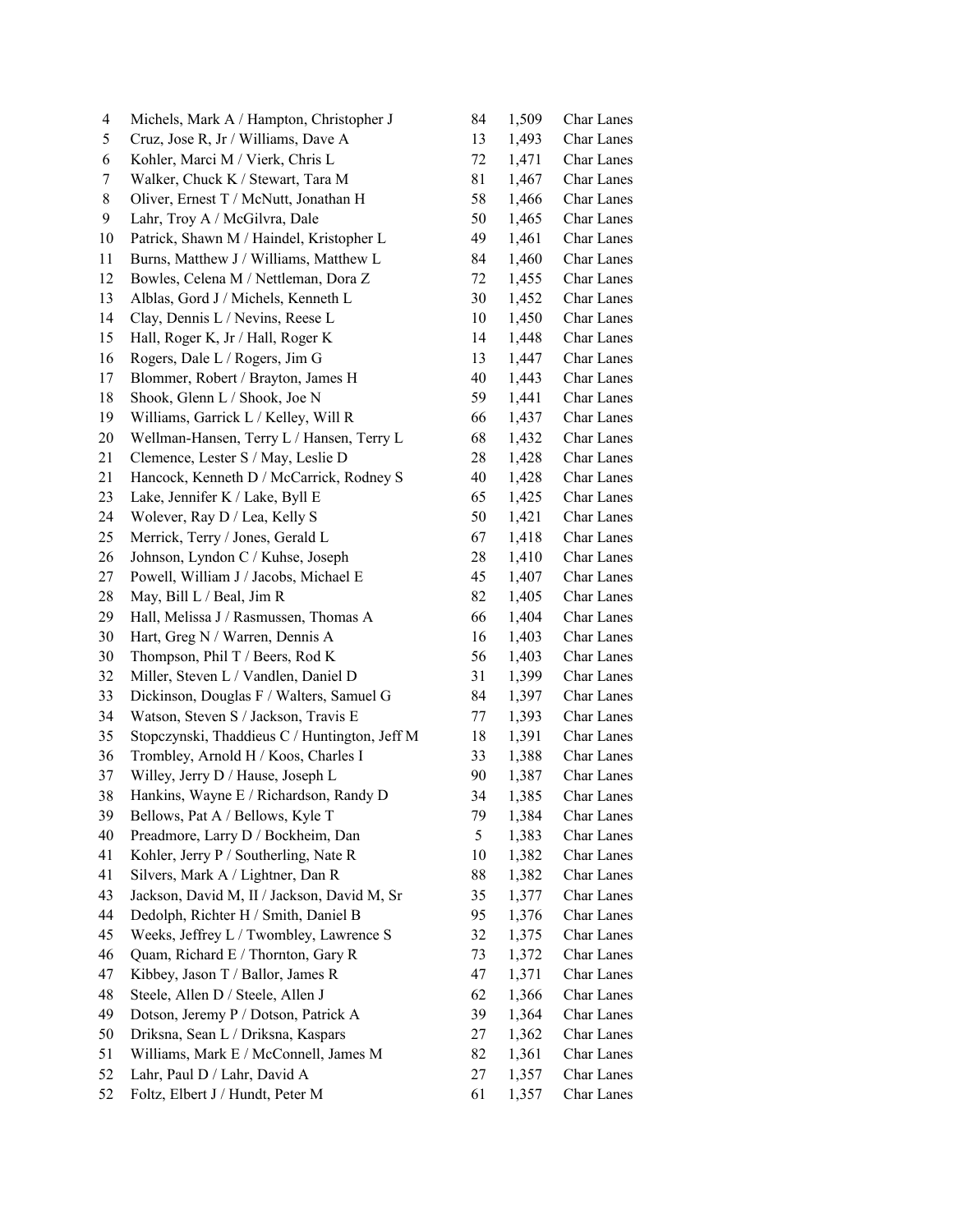| 54     | Charles, James P, Jr / Mohr, Billy G       | 39           | 1,356 | Char Lanes        |
|--------|--------------------------------------------|--------------|-------|-------------------|
| 55     | Wilson, John R / Young, Darren D           | 15           | 1,353 | Char Lanes        |
| 56     | Jones, Brian E / Wheeler, Hal J            | 77           | 1,352 | Char Lanes        |
| 57     | DePeel, Bill E / DePeel, William A         | 61           | 1,339 | Char Lanes        |
| 58     | Holton, Randy W, Jr / Holton, Randy L, Sr  | 26           | 1,338 | Char Lanes        |
| 59     | Smith, Irving N / Nelson, Matthew L        | 85           | 1,337 | Char Lanes        |
| 60     | Stewart, Arthur H / Knoll, Garry E         | 81           | 1,334 | <b>Char Lanes</b> |
| 61     | Shetenhelm, Bill T / Dickson, Thomas L     | 92           | 1,330 | Char Lanes        |
| 62     | Wood, Pete / Davis, Ted L                  | 86           | 1,325 | <b>Char Lanes</b> |
| 63     | Cannarile, Frank L / Rowlee, Tim A         | 24           | 1,323 | Char Lanes        |
| 64     | Horn, Hanannah D / Cogswell, Donald T      | 90           | 1,321 | Char Lanes        |
| 65     | Cooper, Todd A / Shepard, Scott A          | 66           | 1,317 | Char Lanes        |
| 66     | Nelson, Bruce E / Price, David V           | 47           | 1,313 | Char Lanes        |
| 67     | Haupert, Mark H / Hillard, Richard H       | 26           | 1,308 | Char Lanes        |
| 68     | Ancona, Joseph S, III / DeDolph, Dale R    | 95           | 1,302 | Char Lanes        |
| 69     | Williams, Larry D / Powell, David B        | 13           | 1,301 | Char Lanes        |
| $70\,$ | Thornton, Matthew J / McKellar, Shawn P    | 73           | 1,299 | Char Lanes        |
| 71     | Green, Jasen C / Kohler, Jeffrey N         | 69           | 1,297 | Char Lanes        |
| 72     | Good, James C / Cook, Josh A               | 36           | 1,294 | Char Lanes        |
| 73     | Smith, Clark W / Mather, Scott A           | 35           | 1,293 | <b>Char Lanes</b> |
| 74     | Bursley, Eldon L / Bursley, Steven L       | $\mathbf{1}$ | 1,287 | Char Lanes        |
| 75     | McCann, Timothy M / Main, Max E            | 90           | 1,285 | Char Lanes        |
| 76     | Ewing, Fredrick L / Youngs, Chris A        | 15           | 1,283 | Char Lanes        |
| 77     | Burdick, Fred L / Harris, Peter J          | 58           | 1,282 | Char Lanes        |
| 77     | Lahr, Todd D / Good, Jeffrey J             | 37           | 1,282 | Char Lanes        |
| 79     | Gibbs, Brian W / Harns, Justin D           | 82           | 1,265 | Char Lanes        |
| 80     | Peterson, Timothy B / Trouter, Jason K     | 87           | 1,262 | Char Lanes        |
| 81     | Andreas, Tom F / Vierk, Larry L            | 47           | 1,261 | Char Lanes        |
| 82     | Simmons, Milton C / Barmes, Johnie D       | 39           | 1,252 | <b>Char Lanes</b> |
| 82     | McMann, Dan L / Lightner, David T          | 62           | 1,252 | Char Lanes        |
| 84     | Bernheisel, Marlana S / Robles, Alex J, Jr | 63           | 1,246 | Char Lanes        |
| 85     | Hurosky, Norman J / Thocker, Eric A        | 52           | 1,243 | Char Lanes        |
| 86     | Hewer, Bill R / Rohrs, Neal O              | 5            | 1,239 | <b>Char Lanes</b> |
| 87     | Adair, Mark A / Stairs, Richard L          | 68           | 1,234 | Char Lanes        |
| 88     | Sheets, Duane E / Sheets, Phillip L        | 51           | 1,216 | Char Lanes        |
| 89     | Hildabridle, Dan M / Hensley, Roland       | 87           | 1,215 | <b>Char Lanes</b> |
| 90     | Harper, Donald L / Sheets, Rebecca S       | 51           | 1,212 | <b>Char Lanes</b> |
| 91     | Knoll, Scott E / Hansbarger, Douglas T     | 81           | 1,203 | <b>Char Lanes</b> |

## **Singles, Handicap**

|   | <b>Place Team name</b> | <b>Entry Score</b> |     | From              |
|---|------------------------|--------------------|-----|-------------------|
|   |                        |                    |     |                   |
|   | Hewer, Bill R          | 5                  | 833 | <b>Char Lanes</b> |
| 2 | Bursley, Steven L      | 1                  | 793 | <b>Char Lanes</b> |
| 3 | Powell, William J      | 45                 | 791 | <b>Char Lanes</b> |
| 3 | Rowlee, Tim A          | 24                 | 791 | <b>Char Lanes</b> |
| 3 | Kuhse, Joseph          | 28                 | 791 | <b>Char Lanes</b> |
| 6 | Michels, Mark A        | 84                 | 783 | <b>Char Lanes</b> |
| 7 | Alblas, Gord J         | 30                 | 781 | <b>Char Lanes</b> |
| 8 | Wolever, Ray D         | 50                 | 780 | <b>Char Lanes</b> |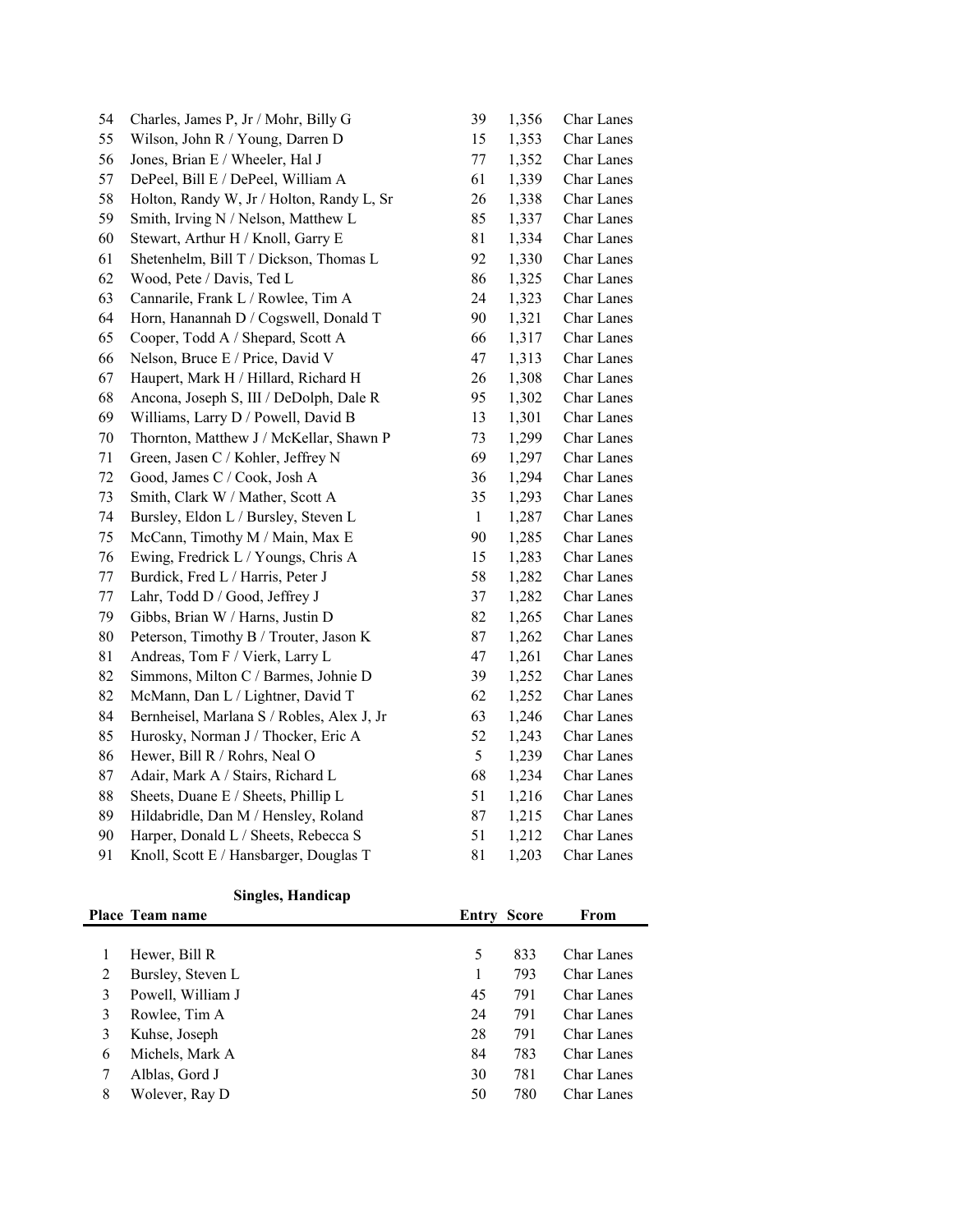| 9  | Quam, Richard E        | 73 | 778 | Char Lanes        |
|----|------------------------|----|-----|-------------------|
| 10 | May, Leslie D          | 28 | 770 | <b>Char Lanes</b> |
| 10 | Nettleman, Dora Z      | 72 | 770 | <b>Char Lanes</b> |
| 12 | Lahr, David A          | 27 | 759 | Char Lanes        |
| 13 | Bowles, Celena M       | 72 | 756 | <b>Char Lanes</b> |
| 14 | Dotson, Jeremy P       | 39 | 755 | Char Lanes        |
| 14 | Kohler, Marci M        | 72 | 755 | <b>Char Lanes</b> |
| 16 | Rogers, Jim G          | 13 | 754 | Char Lanes        |
| 17 | Rodocker, Michael R    | 50 | 750 | Char Lanes        |
| 18 | Teremi, Phil D         | 16 | 747 | <b>Char Lanes</b> |
| 18 | Merrick, Terry         | 67 | 747 | Char Lanes        |
| 20 | Jones, Brian E         | 77 | 745 | Char Lanes        |
| 21 | Preadmore, Larry D     | 5  | 744 | <b>Char Lanes</b> |
| 21 | Davis, Ted L           | 86 | 744 | <b>Char Lanes</b> |
| 23 | Mather, Scott A        | 35 | 743 | <b>Char Lanes</b> |
| 23 | Williams, Matthew L    | 84 | 743 | <b>Char Lanes</b> |
| 25 | Cannarile, Frank L     | 24 | 742 | <b>Char Lanes</b> |
| 26 | Richardson, Randy D    | 34 | 740 | <b>Char Lanes</b> |
| 27 | Lea, Kelly S           | 50 | 739 | <b>Char Lanes</b> |
| 28 | McMann, Dan L          | 62 | 736 | Char Lanes        |
| 29 | Landry, Patrick A      | 35 | 735 | Char Lanes        |
| 29 | Shook, Glenn L         | 59 | 735 | <b>Char Lanes</b> |
| 31 | Williams, Dave A       | 13 | 734 | <b>Char Lanes</b> |
| 32 | Dotson, Patrick A      | 39 | 733 | Char Lanes        |
| 33 | Koos, Charles I        | 33 | 732 | Char Lanes        |
| 34 | Hause, Joseph L        | 90 | 731 | <b>Char Lanes</b> |
| 35 | Price, David V         | 47 | 730 | Char Lanes        |
| 36 | Southerling, Nate R    | 10 | 728 | <b>Char Lanes</b> |
| 36 | Holton, Randy W, Jr    | 26 | 728 | Char Lanes        |
| 36 | Shepard, Scott A       | 66 | 728 | <b>Char Lanes</b> |
| 36 | Hurosky, Norman J      | 52 | 728 | Char Lanes        |
| 40 | Simmons, Milton C      | 39 | 726 | Char Lanes        |
| 40 | Hampton, Christopher J | 84 | 726 | <b>Char Lanes</b> |
| 42 | Cruz, Jose R, Jr       | 13 | 725 | <b>Char Lanes</b> |
| 43 | Knoll, Scott E         | 81 | 724 | <b>Char Lanes</b> |
| 44 | Stewart, Tara M        | 81 | 721 | Char Lanes        |
| 44 | Harper, Donald L       | 51 | 721 | <b>Char Lanes</b> |
| 46 | Steele, Allen J        | 62 | 719 | Char Lanes        |
| 47 | Watson, Steven S       | 77 | 718 | Char Lanes        |
| 47 | Hillard, Richard H     | 26 | 718 | Char Lanes        |
| 49 | McGilvra, Dale         | 50 | 713 | Char Lanes        |
| 50 | Driksna, Kaspars       | 27 | 711 | Char Lanes        |
| 50 | Good, James C          | 36 | 711 | <b>Char Lanes</b> |
| 52 | Knoll, Garry E         | 81 | 710 | Char Lanes        |
| 52 | Smith, Irving N        | 85 | 710 | Char Lanes        |
| 54 | Cook, Josh A           | 36 | 708 | Char Lanes        |
| 54 | Lake, Jennifer K       | 65 | 708 | Char Lanes        |
| 56 | Sheets, Rebecca S      | 51 | 706 | Char Lanes        |
| 56 | Silvers, Mark A        | 88 | 706 | Char Lanes        |
| 56 | Davis, Larry L, II     | 86 | 706 | Char Lanes        |
|    |                        |    |     |                   |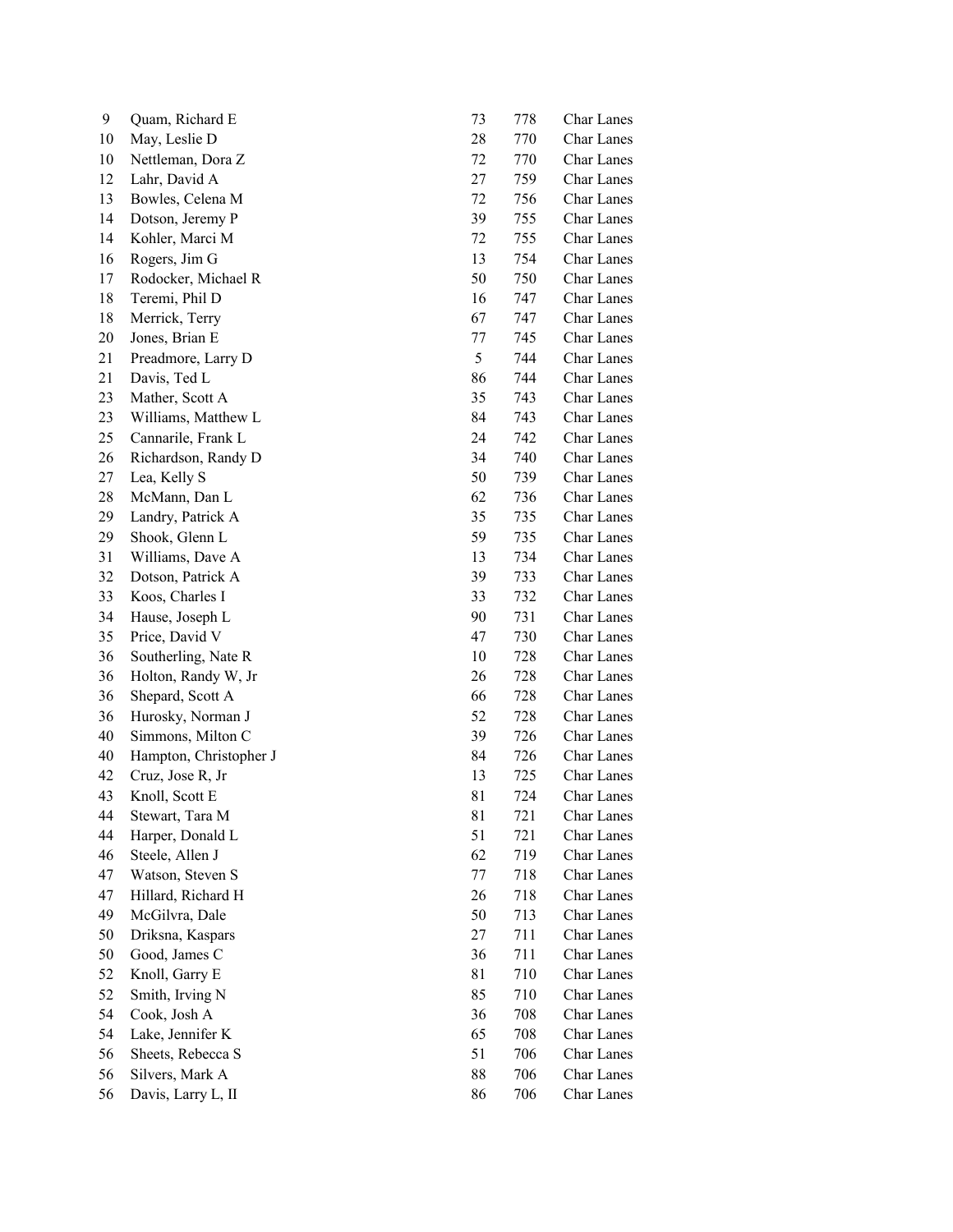| 59  | Youngs, Chris A          | 15 | 705 | Char Lanes        |
|-----|--------------------------|----|-----|-------------------|
| 60  | Jackson, David M, Sr     | 35 | 704 | Char Lanes        |
| 61  | Thompson, Phil T         | 56 | 702 | <b>Char Lanes</b> |
| 61  | Thornton, Matthew J      | 73 | 702 | Char Lanes        |
| 61  | Wellman-Hansen, Terry L  | 68 | 702 | <b>Char Lanes</b> |
| 61  | Steele, Allen D          | 62 | 702 | <b>Char Lanes</b> |
| 61  | Lake, Byll E             | 65 | 702 | <b>Char Lanes</b> |
| 66  | Hancock, Kenneth D       | 40 | 701 | Char Lanes        |
| 66  | Lahr, Troy A             | 50 | 701 | Char Lanes        |
| 66  | Nevins, Reese L          | 10 | 701 | <b>Char Lanes</b> |
| 69  | Foltz, Elbert J          | 61 | 698 | Char Lanes        |
| 70  | Willey, Jerry D          | 90 | 697 | <b>Char Lanes</b> |
| 70  | Williams, Mark E         | 82 | 697 | <b>Char Lanes</b> |
| 72  | Kohler, Jeffrey N        | 69 | 696 | <b>Char Lanes</b> |
| 73  | Smith, Clark W           | 35 | 695 | <b>Char Lanes</b> |
| 73  | Bellows, Pat A           | 79 | 695 | <b>Char Lanes</b> |
| 75  | McCarrick, Rodney S      | 40 | 693 | <b>Char Lanes</b> |
| 75  | Powell, David B          | 13 | 693 | <b>Char Lanes</b> |
| 77  | Rogers, Dale L           | 13 | 691 | <b>Char Lanes</b> |
| 77  | Williams, Garrick L      | 66 | 691 | <b>Char Lanes</b> |
| 77  | Walker, Chuck K          | 81 | 691 | <b>Char Lanes</b> |
| 80  | Warren, Dennis A         | 16 | 690 | <b>Char Lanes</b> |
| 80  | Lightner, Dan R          | 88 | 690 | <b>Char Lanes</b> |
| 82  | Weeks, Jeffrey L         | 32 | 689 | <b>Char Lanes</b> |
| 82  | Haindel, Kristopher L    | 49 | 689 | Char Lanes        |
| 82  | Brayton, James H         | 40 | 689 | Char Lanes        |
| 85  | Cooley, Paul D           | 35 | 688 | Char Lanes        |
| 86  | McConnell, James M       | 82 | 687 | <b>Char Lanes</b> |
| 87  | Thornton, Gary R         | 73 | 685 | Char Lanes        |
| 88  | Walters, Samuel G        | 84 | 684 | <b>Char Lanes</b> |
| 89  | Sheets, Duane E          | 51 | 683 | Char Lanes        |
| 89  | Patrick, Shawn M         | 49 | 683 | <b>Char Lanes</b> |
| 91  | Hensley, Roland          | 87 | 682 | <b>Char Lanes</b> |
| 92  | Clemence, Lester S       | 28 | 681 | <b>Char Lanes</b> |
| 93  | Beal, Jim R              | 82 | 680 | Char Lanes        |
| 94  | Kelley, Will R           | 66 | 679 | Char Lanes        |
| 94  | Bockheim, Dan            | 5  | 679 | Char Lanes        |
| 94  | Jacobs, Michael E        | 45 | 679 | Char Lanes        |
| 94  | Rasmussen, Thomas A      | 66 | 679 | Char Lanes        |
| 98  | Vierk, Chris L           | 72 | 677 | Char Lanes        |
| 99  | Hundt, Peter M           | 61 | 676 | Char Lanes        |
| 100 | Johnson, Lyndon C        | 28 | 675 | Char Lanes        |
| 100 | McNutt, Johathan H       | 58 | 675 | Char Lanes        |
| 100 | DePeel, William A        | 61 | 675 | Char Lanes        |
| 103 | Williams, Larry D        | 13 | 674 | Char Lanes        |
| 103 | Nelson, Matthew L        | 85 | 674 | Char Lanes        |
| 105 | Stopczynski, Thaddieus C | 18 | 673 | Char Lanes        |
| 105 | Andreas, Tom F           | 47 | 673 | Char Lanes        |
| 105 | Good, Jeffrey J          | 37 | 673 | Char Lanes        |
| 108 | Hansbarger, Douglas T    | 81 | 670 | Char Lanes        |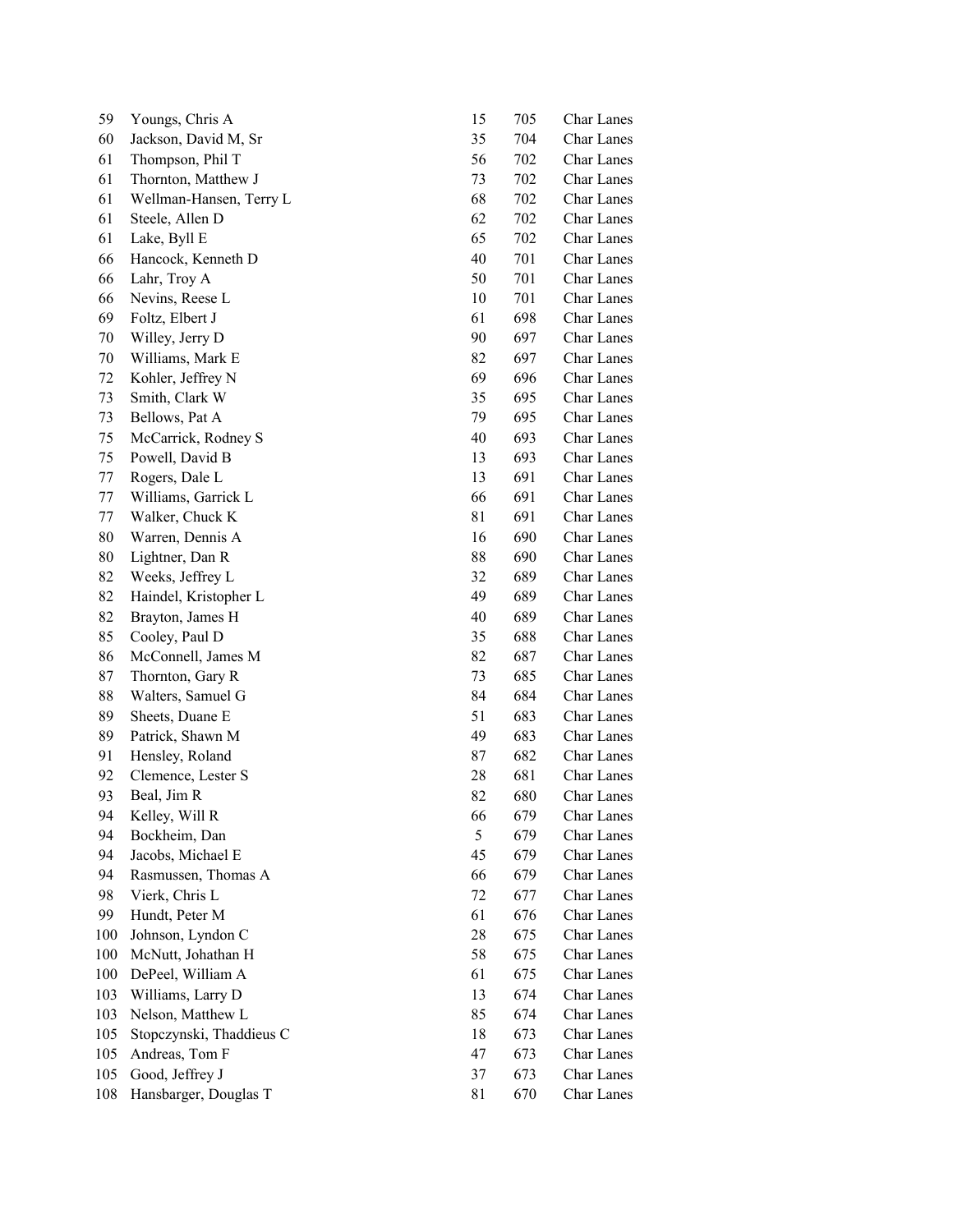| 108 | Harns, Justin D       | 82           | 670 | Char Lanes        |
|-----|-----------------------|--------------|-----|-------------------|
| 110 | DeDolph, Dale R       | 95           | 666 | Char Lanes        |
| 111 | Mohr, Billy G         | 39           | 665 | Char Lanes        |
| 111 | Jones, Gerald L       | 67           | 665 | <b>Char Lanes</b> |
| 113 | Michels, Kenneth L    | 30           | 664 | <b>Char Lanes</b> |
| 113 | Young, Darren D       | 15           | 664 | <b>Char Lanes</b> |
| 115 | Charles, James P, Jr  | 39           | 662 | <b>Char Lanes</b> |
| 115 | McCann, Timothy M     | 90           | 662 | Char Lanes        |
| 115 | Shetenhelm, Bill T    | 92           | 662 | Char Lanes        |
| 118 | Burns, Matthew J      | 84           | 661 | Char Lanes        |
| 119 | Rohrs, Neal O         | 5            | 660 | <b>Char Lanes</b> |
| 120 | Blommer, Robert       | 40           | 659 | <b>Char Lanes</b> |
| 120 | Dickinson, Douglas F  | 84           | 659 | <b>Char Lanes</b> |
| 122 | Hall, Roger K         | 14           | 658 | <b>Char Lanes</b> |
| 123 | Vierk, Larry L        | 47           | 657 | Char Lanes        |
| 123 | Stairs, Richard L     | 68           | 657 | <b>Char Lanes</b> |
| 125 | Driksna, Sean L       | 27           | 656 | Char Lanes        |
| 126 | Hildabridle, Dan M    | 87           | 655 | <b>Char Lanes</b> |
| 126 | Lahr, Todd D          | 37           | 655 | Char Lanes        |
| 126 | Lahr, Paul D          | 27           | 655 | <b>Char Lanes</b> |
| 129 | Robles, Alex J, Jr    | 63           | 651 | Char Lanes        |
| 130 | Miller, Steven L      | 31           | 650 | <b>Char Lanes</b> |
| 130 | DePeel, Bill E        | 61           | 650 | <b>Char Lanes</b> |
| 130 | Nelson, Bruce E       | 47           | 650 | Char Lanes        |
| 133 | Holton, Randy L, Sr   | 26           | 648 | Char Lanes        |
| 133 | Ewing, Fredrick L     | 15           | 648 | Char Lanes        |
| 133 | Lightner, David T     | 62           | 648 | <b>Char Lanes</b> |
| 133 | Jackson, Travis E     | 77           | 648 | <b>Char Lanes</b> |
| 137 | Bursley, Eldon L      | $\mathbf{1}$ | 646 | <b>Char Lanes</b> |
| 137 | Hart, Greg N          | 16           | 646 | <b>Char Lanes</b> |
| 139 | Peterson, Timothy B   | 87           | 645 | Char Lanes        |
| 140 | McKellar, Shawn P     | 73           | 642 | Char Lanes        |
| 140 | May, Bill L           | 82           | 642 | <b>Char Lanes</b> |
| 140 | Main, Max E           | 90           | 642 | <b>Char Lanes</b> |
| 143 | Benden, Leonard A     | 16           | 641 | <b>Char Lanes</b> |
| 144 | Wilson, John R        | 15           | 640 | Char Lanes        |
| 144 | Trombley, Arnold H    | 33           | 640 | Char Lanes        |
| 146 | Cogswell, Donald T    | 90           | 639 | Char Lanes        |
| 146 | Trouter, Jason K      | 87           | 639 | <b>Char Lanes</b> |
| 148 | Kibbey, Jason T       | 47           | 638 | Char Lanes        |
| 149 | Cooper, Todd A        | 66           | 636 | Char Lanes        |
| 150 | Bernheisel, Marlana S | 63           | 635 | Char Lanes        |
| 151 | Bellows, Kyle T       | 79           | 634 | Char Lanes        |
| 151 | Thocker, Eric A       | 52           | 634 | Char Lanes        |
| 153 | Vandlen, Daniel D     | 31           | 633 | <b>Char Lanes</b> |
| 153 | Smith, Daniel B       | 95           | 633 | Char Lanes        |
| 155 | Brown, Daniel J       | 50           | 632 | Char Lanes        |
| 155 | Dedolph, Richter H    | 95           | 632 | Char Lanes        |
| 157 | Beers, Rod K          | 56           | 630 | Char Lanes        |
| 157 | Oliver, Ernest T      | 58           | 630 | Char Lanes        |
|     |                       |              |     |                   |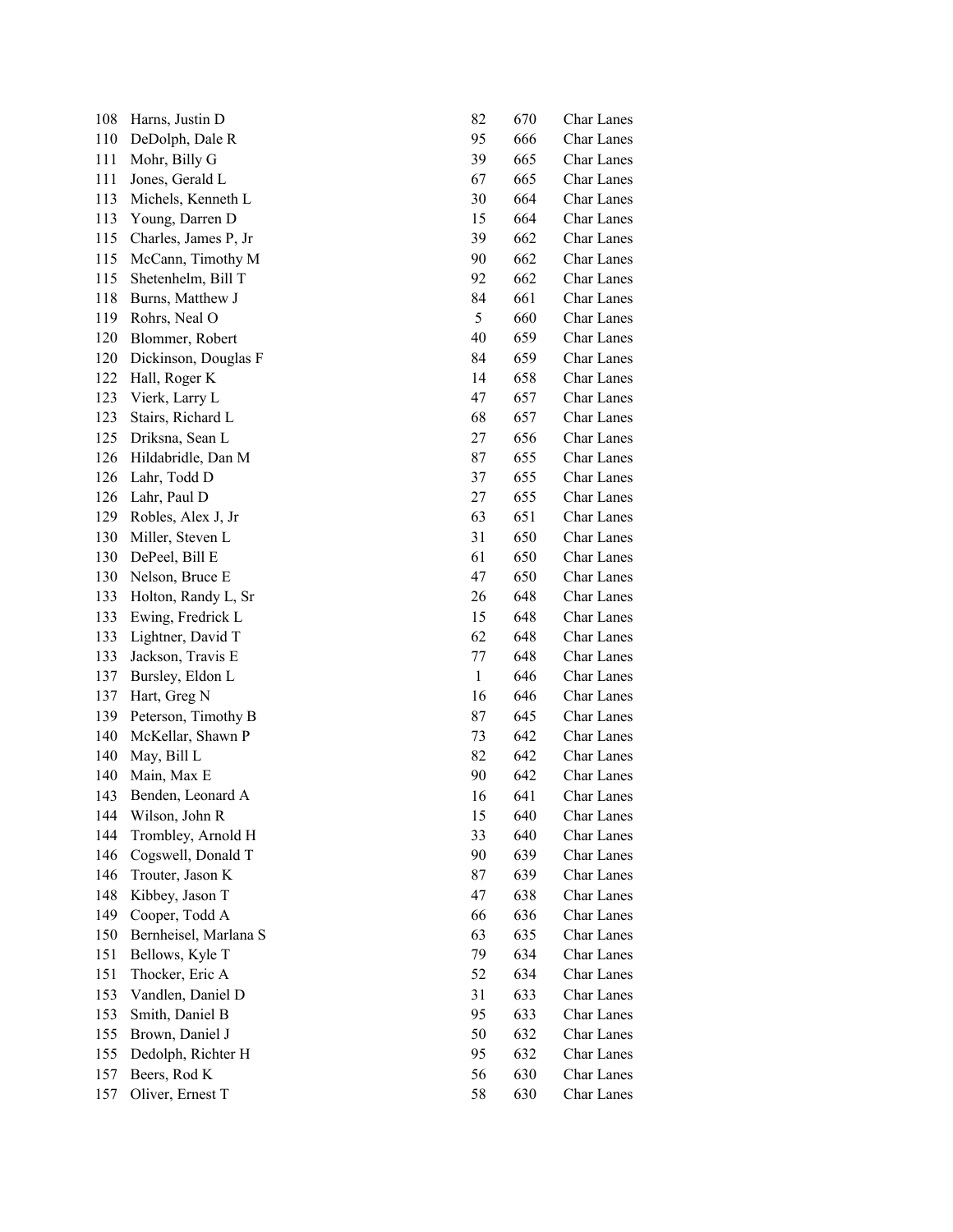| 157 | Green, Jasen C        | 69 | 630 | Char Lanes        |
|-----|-----------------------|----|-----|-------------------|
| 160 | Wheeler, Hal J        | 77 | 629 | <b>Char Lanes</b> |
| 161 | Barmes, Johnie D      | 39 | 627 | Char Lanes        |
| 162 | Kohler, Jerry P       | 10 | 624 | <b>Char Lanes</b> |
| 163 | Huntington, Jeff M    | 18 | 622 | Char Lanes        |
| 164 | Burdick, Fred L       | 58 | 620 | <b>Char Lanes</b> |
| 165 | Haupert, Mark H       | 26 | 616 | Char Lanes        |
| 166 | Twombley, Lawrence S  | 32 | 615 | <b>Char Lanes</b> |
| 167 | Ancona, Joseph S, III | 95 | 614 | <b>Char Lanes</b> |
| 168 | Hansen, Terry L       | 68 | 612 | <b>Char Lanes</b> |
| 169 | Hankins, Wayne E      | 34 | 611 | Char Lanes        |
| 169 | Hall, Roger K, Jr     | 14 | 611 | Char Lanes        |
| 171 | Jackson, David M, II  | 35 | 606 | Char Lanes        |
| 172 | Ballor, James R       | 47 | 605 | Char Lanes        |
| 173 | Adair, Mark A         | 68 | 598 | <b>Char Lanes</b> |
| 174 | Hall, Melissa J       | 66 | 596 | <b>Char Lanes</b> |
| 175 | Harris, Peter J       | 58 | 592 | <b>Char Lanes</b> |
| 176 | Clay, Dennis L        | 10 | 587 | <b>Char Lanes</b> |
| 177 | Gibbs, Brian W        | 82 | 586 | Char Lanes        |
| 178 | Stewart, Arthur H     | 81 | 580 | Char Lanes        |
| 179 | Shook, Joe N          | 59 | 576 | Char Lanes        |
| 180 | Dickson, Thomas L     | 92 | 555 | <b>Char Lanes</b> |
| 181 | Horn, Hanannah D      | 90 | 535 | Char Lanes        |
| 182 | Sheets, Phillip L     | 51 | 500 | Char Lanes        |
|     |                       |    |     |                   |

## **All Events, Handicap**

|    | Place Team name        |    | <b>Entry Score</b> | From              |
|----|------------------------|----|--------------------|-------------------|
|    |                        |    |                    |                   |
| 1  | Teremi, Phil D         | 16 | 2,390              | <b>Char Lanes</b> |
| 2  | May, Leslie D          | 28 | 2,262              | <b>Char Lanes</b> |
| 3  | Bowles, Celena M       | 72 | 2,253              | <b>Char Lanes</b> |
| 4  | Williams, Matthew L    | 84 | 2,247              | Char Lanes        |
| 5  | Kohler, Marci M        | 72 | 2,246              | <b>Char Lanes</b> |
| 6  | Landry, Patrick A      | 35 | 2,235              | <b>Char Lanes</b> |
| 7  | Cooley, Paul D         | 35 | 2,228              | <b>Char Lanes</b> |
| 8  | Michels, Mark A        | 84 | 2,227              | <b>Char Lanes</b> |
| 9  | Beal, Jim R            | 82 | 2,221              | <b>Char Lanes</b> |
| 10 | Hampton, Christopher J | 84 | 2,217              | <b>Char Lanes</b> |
| 11 | Johnson, Lyndon C      | 28 | 2,210              | <b>Char Lanes</b> |
| 12 | Nettleman, Dora Z      | 72 | 2,208              | <b>Char Lanes</b> |
| 13 | Merrick, Terry         | 67 | 2,202              | <b>Char Lanes</b> |
| 14 | Kuhse, Joseph          | 28 | 2,200              | <b>Char Lanes</b> |
| 14 | Walker, Chuck K        | 81 | 2,200              | <b>Char Lanes</b> |
| 16 | Lahr, Paul D           | 27 | 2,194              | <b>Char Lanes</b> |
| 16 | Dotson, Jeremy P       | 39 | 2,194              | <b>Char Lanes</b> |
| 18 | Cruz, Jose R, Jr       | 13 | 2,188              | <b>Char Lanes</b> |
| 19 | Patrick, Shawn M       | 49 | 2,187              | <b>Char Lanes</b> |
| 20 | Mather, Scott A        | 35 | 2,184              | <b>Char Lanes</b> |
| 21 | Lahr, David A          | 27 | 2,181              | <b>Char Lanes</b> |
| 22 | Jackson, Travis E      | 77 | 2,179              | Char Lanes        |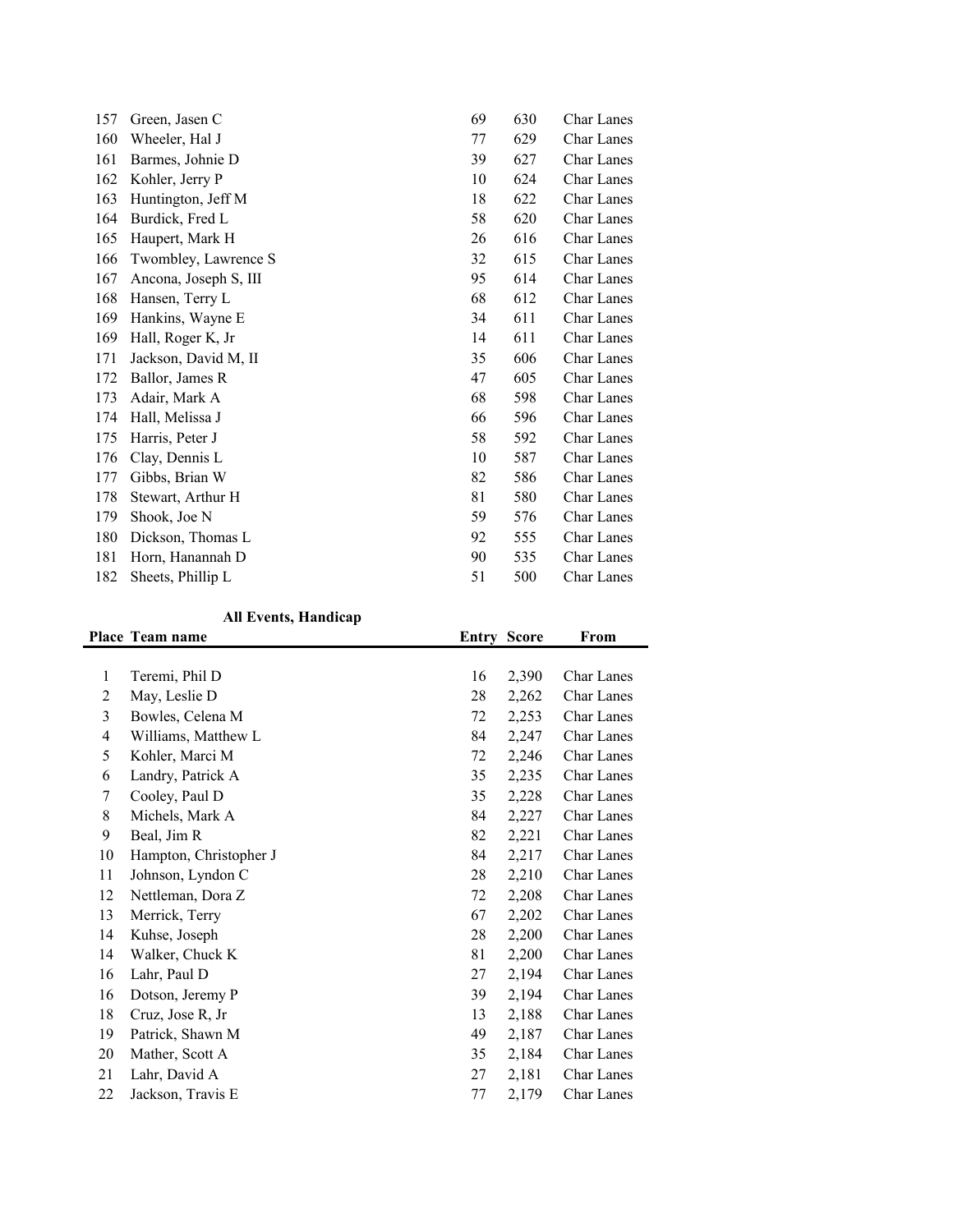| 23 | Silvers, Mark A          | 88           | 2,178 | Char Lanes        |
|----|--------------------------|--------------|-------|-------------------|
| 24 | Bockheim, Dan            | 5            | 2,167 | Char Lanes        |
| 25 | Bursley, Steven L        | $\mathbf{1}$ | 2,158 | Char Lanes        |
| 26 | Williams, Dave A         | 13           | 2,155 | Char Lanes        |
| 27 | Preadmore, Larry D       | 5            | 2,153 | Char Lanes        |
| 27 | Lea, Kelly S             | 50           | 2,153 | Char Lanes        |
| 29 | Rogers, Dale L           | 13           | 2,152 | Char Lanes        |
| 30 | Hewer, Bill R            | 5            | 2,151 | Char Lanes        |
| 31 | Williams, Garrick L      | 66           | 2,147 | Char Lanes        |
| 32 | Warren, Dennis A         | 16           | 2,146 | Char Lanes        |
| 33 | Jacobs, Michael E        | 45           | 2,145 | <b>Char Lanes</b> |
| 34 | McGilvra, Dale           | 50           | 2,140 | Char Lanes        |
| 35 | Kelley, Will R           | 66           | 2,138 | Char Lanes        |
| 36 | McConnell, James M       | 82           | 2,135 | Char Lanes        |
| 36 | McMann, Dan L            | 62           | 2,135 | Char Lanes        |
| 38 | Knoll, Garry E           | 81           | 2,128 | Char Lanes        |
| 39 | Wellman-Hansen, Terry L  | 68           | 2,122 | Char Lanes        |
| 40 | Alblas, Gord J           | 30           | 2,121 | Char Lanes        |
| 41 | Steele, Allen J          | 62           | 2,119 | Char Lanes        |
| 41 | Smith, Irving N          | 85           | 2,119 | Char Lanes        |
| 43 | Hillard, Richard H       | 26           | 2,116 | Char Lanes        |
| 43 | Stopczynski, Thaddieus C | 18           | 2,116 | Char Lanes        |
| 43 | Lahr, Troy A             | 50           | 2,116 | Char Lanes        |
| 46 | Hancock, Kenneth D       | 40           | 2,115 | Char Lanes        |
| 47 | Willey, Jerry D          | 90           | 2,113 | Char Lanes        |
| 47 | Lake, Byll E             | 65           | 2,113 | Char Lanes        |
| 49 | McNutt, Johathan H       | 58           | 2,112 | Char Lanes        |
| 50 | McCarrick, Rodney S      | 40           | 2,110 | Char Lanes        |
| 51 | Cannarile, Frank L       | 24           | 2,108 | Char Lanes        |
| 52 | Brown, Daniel J          | 50           | 2,107 | Char Lanes        |
| 53 | Miller, Steven L         | 30           | 2,106 | Char Lanes        |
| 54 | Thompson, Phil T         | 56           | 2,105 | <b>Char Lanes</b> |
| 55 | Jones, Brian E           | 77           | 2,096 | <b>Char Lanes</b> |
| 56 | Clemence, Lester S       | 28           | 2,095 | Char Lanes        |
| 56 | Smith, Daniel B          | 95           | 2,095 | Char Lanes        |
| 56 | Benden, Leonard A        | 16           | 2,095 | Char Lanes        |
| 59 | Southerling, Nate R      | 10           | 2,092 | Char Lanes        |
| 60 | Wolever, Ray D           | 50           | 2,091 | Char Lanes        |
| 61 | Hurosky, Norman J        | 52           | 2,090 | Char Lanes        |
| 62 | Dotson, Patrick A        | 39           | 2,089 | Char Lanes        |
| 63 | Price, David V           | 47           | 2,087 | Char Lanes        |
| 64 | Good, Jeffrey J          | 37           | 2,086 | Char Lanes        |
| 64 | Driksna, Kaspars         | 27           | 2,086 | Char Lanes        |
| 66 | Powell, William J        | 45           | 2,084 | Char Lanes        |
| 66 | DePeel, Bill E           | 61           | 2,084 | Char Lanes        |
| 68 | Lake, Jennifer K         | 65           | 2,083 | Char Lanes        |
| 69 | Shook, Glenn L           | 59           | 2,081 | Char Lanes        |
| 70 | Vandlen, Daniel D        | 30           | 2,080 | Char Lanes        |
| 70 | Cook, Josh A             | 36           | 2,080 | Char Lanes        |
| 72 | Oliver, Ernest T         | 58           | 2,078 | Char Lanes        |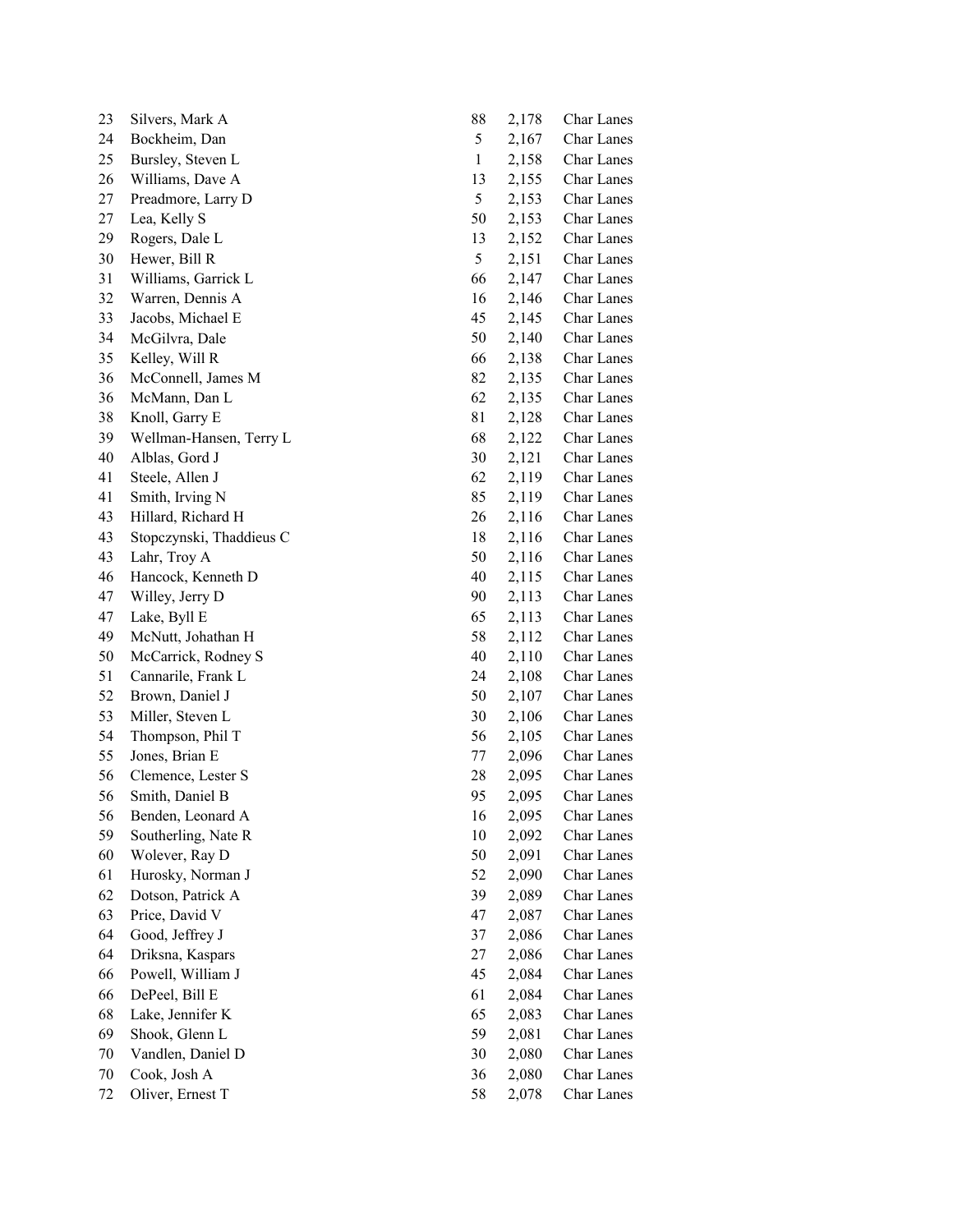| 72  | Michels, Kenneth L    | 29 | 2,078 | <b>Char Lanes</b> |
|-----|-----------------------|----|-------|-------------------|
| 74  | Williams, Mark E      | 82 | 2,069 | Char Lanes        |
| 74  | Huntington, Jeff M    | 18 | 2,069 | Char Lanes        |
| 76  | Rasmussen, Thomas A   | 66 | 2,068 | Char Lanes        |
| 76  | Vierk, Chris L        | 72 | 2,068 | Char Lanes        |
| 78  | Shetenhelm, Bill T    | 92 | 2,067 | Char Lanes        |
| 78  | Clay, Dennis L        | 10 | 2,067 | Char Lanes        |
| 78  | Cooper, Todd A        | 66 | 2,067 | Char Lanes        |
| 81  | Lightner, Dan R       | 88 | 2,062 | Char Lanes        |
| 82  | Williams, Larry D     | 13 | 2,057 | Char Lanes        |
| 82  | Jackson, David M, II  | 35 | 2,057 | Char Lanes        |
| 84  | Koos, Charles I       | 33 | 2,055 | Char Lanes        |
| 85  | Mohr, Billy G         | 39 | 2,054 | Char Lanes        |
| 86  | Kohler, Jeffrey N     | 69 | 2,051 | Char Lanes        |
| 87  | Wheeler, Hal J        | 77 | 2,050 | Char Lanes        |
| 88  | Steele, Allen D       | 62 | 2,049 | Char Lanes        |
| 89  | Rowlee, Tim A         | 24 | 2,043 | Char Lanes        |
| 90  | Richardson, Randy D   | 34 | 2,041 | Char Lanes        |
| 91  | Nevins, Reese L       | 10 | 2,039 | Char Lanes        |
| 91  | Hansen, Terry L       | 68 | 2,039 | Char Lanes        |
| 93  | Hundt, Peter M        | 61 | 2,038 | Char Lanes        |
| 93  | Youngs, Chris A       | 15 | 2,038 | Char Lanes        |
| 95  | Shepard, Scott A      | 66 | 2,037 | Char Lanes        |
| 96  | Hall, Roger K         | 14 | 2,036 | Char Lanes        |
| 97  | Lahr, Todd D          | 37 | 2,033 | Char Lanes        |
| 98  | Ballor, James R       | 47 | 2,029 | Char Lanes        |
| 99  | Hart, Greg N          | 16 | 2,027 | Char Lanes        |
| 100 | Brayton, James H      | 40 | 2,026 | Char Lanes        |
| 100 | Blommer, Robert       | 40 | 2,026 | Char Lanes        |
| 102 | Weeks, Jeffrey L      | 32 | 2,023 | Char Lanes        |
| 103 | Davis, Ted L          | 86 | 2,022 | Char Lanes        |
| 104 | Powell, David B       | 13 | 2,021 | Char Lanes        |
| 104 | Smith, Clark W        | 35 | 2,021 | Char Lanes        |
| 104 | Simmons, Milton C     | 39 | 2,021 | Char Lanes        |
| 104 | Hensley, Roland       | 87 | 2,021 | Char Lanes        |
| 104 | Cogswell, Donald T    | 90 | 2,021 | Char Lanes        |
| 109 | Charles, James P, Jr  | 39 | 2,017 | Char Lanes        |
| 110 | Burdick, Fred L       | 58 | 2,013 | Char Lanes        |
| 111 | Haindel, Kristopher L | 49 | 2,012 | Char Lanes        |
| 111 | Foltz, Elbert J       | 61 | 2,012 | Char Lanes        |
| 113 | Kibbey, Jason T       | 47 | 2,011 | Char Lanes        |
| 114 | Beers, Rod K          | 56 | 2,009 | Char Lanes        |
| 115 | Dickinson, Douglas F  | 84 | 2,007 | Char Lanes        |
| 116 | Jackson, David M, Sr  | 35 | 2,006 | Char Lanes        |
| 116 | Gibbs, Brian W        | 82 | 2,006 | Char Lanes        |
| 118 | Bellows, Pat A        | 79 | 2,005 | Char Lanes        |
| 118 | Main, Max E           | 90 | 2,005 | Char Lanes        |
| 120 | Hansbarger, Douglas T | 81 | 2,003 | Char Lanes        |
| 121 | Hall, Roger K, Jr     | 14 | 2,002 | Char Lanes        |
| 122 | Good, James C         | 36 | 1,999 | Char Lanes        |
|     |                       |    |       |                   |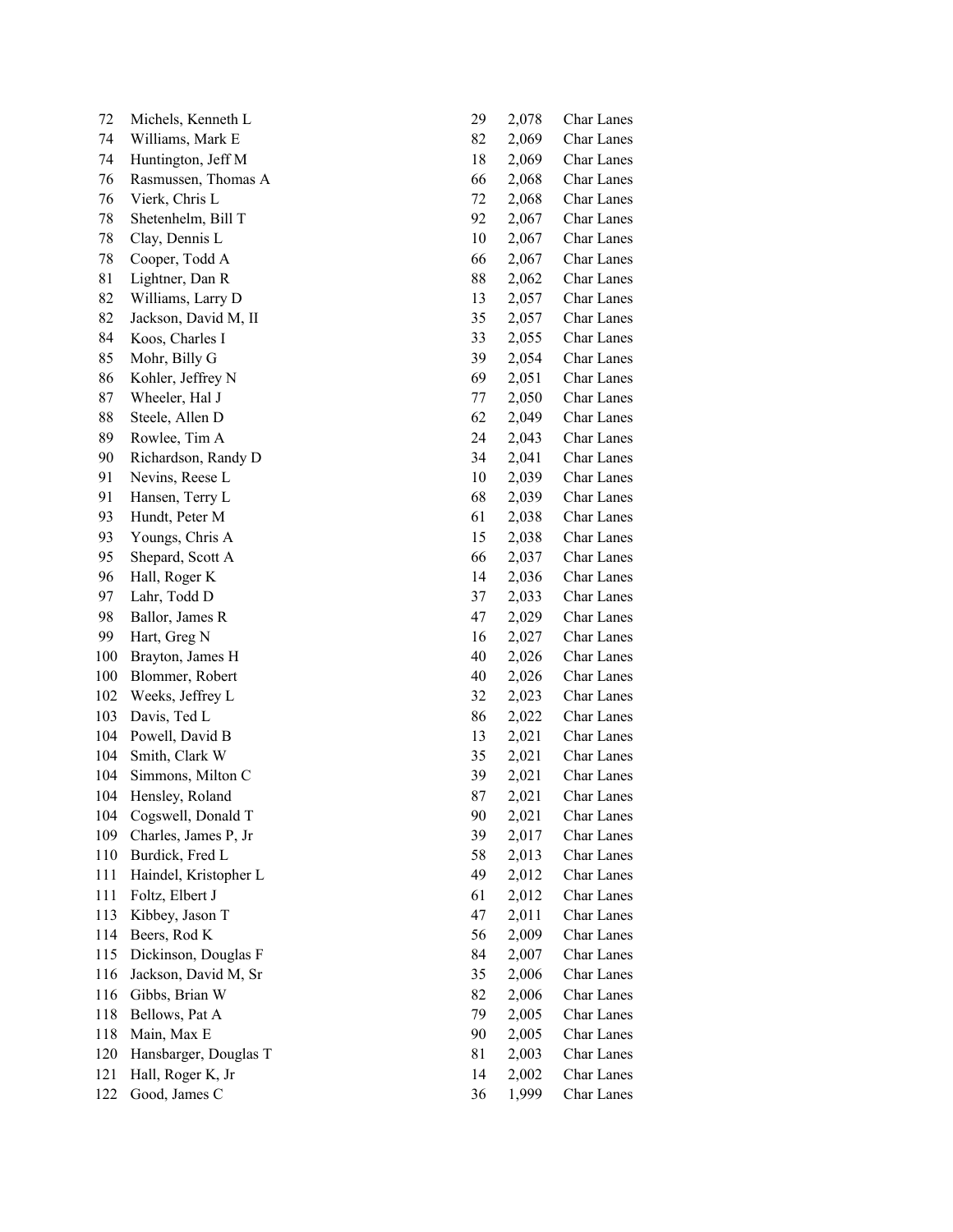| 122 | Harper, Donald L      | 51           | 1,999 | Char Lanes        |
|-----|-----------------------|--------------|-------|-------------------|
| 122 | Peterson, Timothy B   | 87           | 1,999 | Char Lanes        |
| 125 | Wilson, John R        | 15           | 1,998 | Char Lanes        |
| 125 | Sheets, Rebecca S     | 51           | 1,998 | Char Lanes        |
| 125 | Ancona, Joseph S, III | 95           | 1,998 | <b>Char Lanes</b> |
| 128 | Bursley, Eldon L      | $\mathbf{1}$ | 1,993 | Char Lanes        |
| 129 | Shook, Joe N          | 59           | 1,992 | Char Lanes        |
| 129 | May, Bill L           | 82           | 1,992 | Char Lanes        |
| 131 | Sheets, Duane E       | 51           | 1,990 | Char Lanes        |
| 132 | DeDolph, Dale R       | 95           | 1,989 | Char Lanes        |
| 133 | Knoll, Scott E        | 81           | 1,988 | Char Lanes        |
| 134 | Harns, Justin D       | 82           | 1,987 | Char Lanes        |
| 135 | Trombley, Arnold H    | 33           | 1,986 | Char Lanes        |
| 136 | Holton, Randy L, Sr   | 26           | 1,985 | Char Lanes        |
| 137 | Vierk, Larry L        | 47           | 1,984 | Char Lanes        |
| 138 | Dedolph, Richter H    | 95           | 1,970 | Char Lanes        |
| 139 | Twombley, Lawrence S  | 32           | 1,969 | <b>Char Lanes</b> |
| 140 | DePeel, William A     | 61           | 1,959 | Char Lanes        |
| 141 | Stairs, Richard L     | 68           | 1,958 | Char Lanes        |
| 142 | Young, Darren D       | 15           | 1,954 | Char Lanes        |
| 142 | Hall, Melissa J       | 66           | 1,954 | <b>Char Lanes</b> |
| 144 | Nelson, Matthew L     | 85           | 1,951 | <b>Char Lanes</b> |
| 145 | Rohrs, Neal O         | 5            | 1,943 | Char Lanes        |
| 146 | Stewart, Arthur H     | 81           | 1,939 | Char Lanes        |
| 147 | Jones, Gerald L       | 67           | 1,924 | Char Lanes        |
| 148 | Thocker, Eric A       | 52           | 1,923 | Char Lanes        |
| 149 | Hankins, Wayne E      | 34           | 1,921 | Char Lanes        |
| 150 | Barmes, Johnie D      | 39           | 1,920 | Char Lanes        |
| 151 | Lightner, David T     | 62           | 1,917 | Char Lanes        |
| 152 | McCann, Timothy M     | 90           | 1,912 | Char Lanes        |
| 153 | Kohler, Jerry P       | 10           | 1,911 | Char Lanes        |
| 154 | Robles, Alex J, Jr    | 63           | 1,910 | Char Lanes        |
| 155 | Nelson, Bruce E       | 47           | 1,904 | <b>Char Lanes</b> |
| 156 | Haupert, Mark H       | 26           | 1,898 | Char Lanes        |
| 157 | Ewing, Fredrick L     | 15           | 1,893 | Char Lanes        |
| 158 | Hildabridle, Dan M    | 87           | 1,874 | Char Lanes        |
| 159 | Adair, Mark A         | 68           | 1,872 | Char Lanes        |
| 160 | Andreas, Tom F        | 47           | 1,857 | Char Lanes        |
| 161 | Harris, Peter J       | 58           | 1,843 | Char Lanes        |
| 162 | Dickson, Thomas L     | 92           | 1,826 | Char Lanes        |
| 163 | Trouter, Jason K      | 87           | 1,795 | Char Lanes        |
| 164 | Sheets, Phillip L     | 51           | 1,773 | Char Lanes        |
| 165 | Horn, Hanannah D      | 90           | 1,672 | Char Lanes        |
| 166 | Rodocker, Michael R   | 50           | 1,466 | Char Lanes        |
| 167 | Rogers, Jim G         | 13           | 1,447 | Char Lanes        |
| 168 | Stewart, Tara M       | 81           | 1,435 | Char Lanes        |
| 169 | Quam, Richard E       | 73           | 1,431 | Char Lanes        |
| 170 | Hause, Joseph L       | 90           | 1,426 | Char Lanes        |
| 171 | Thornton, Gary R      | 73           | 1,404 | Char Lanes        |
| 172 | Davis, Larry L, II    | 86           | 1,390 | Char Lanes        |
|     |                       |              |       |                   |